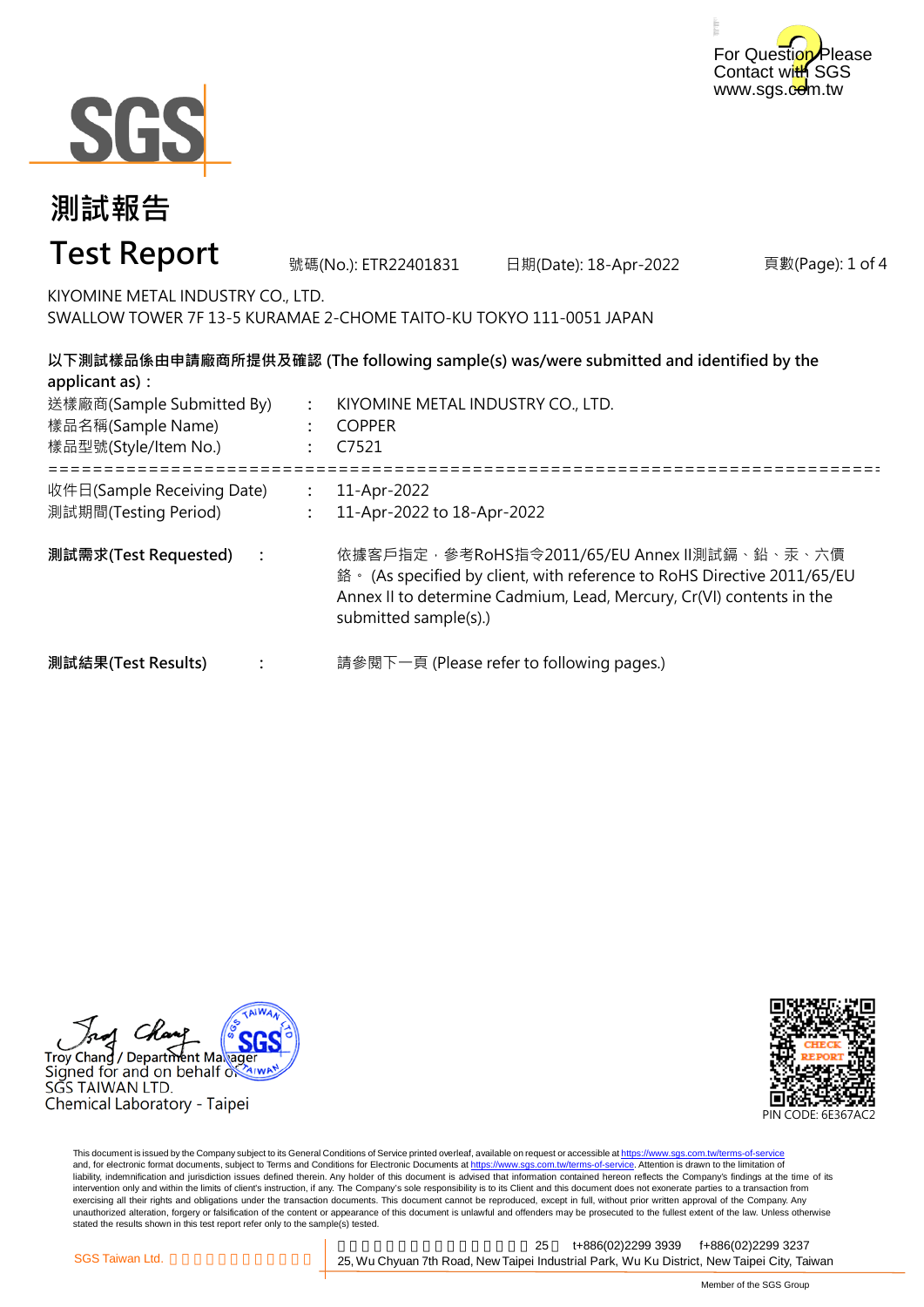

# **測試報告**

### **Test Report**

號碼(No.): ETR22401831 日期(Date): 18-Apr-2022 頁數(Page): 2 of 4

KIYOMINE METAL INDUSTRY CO., LTD. SWALLOW TOWER 7F 13-5 KURAMAE 2-CHOME TAITO-KU TOKYO 111-0051 JAPAN

### **測試部位敘述 (Test Part Description)**

No.1 **:** 淺金色金屬 (LIGHT GOLDEN COLORED METAL)

#### **測試結果 (Test Results)**

| 測試項目                                  | 測試方法                                                                           | 單位                      | <b>MDL</b>     | 結果       |
|---------------------------------------|--------------------------------------------------------------------------------|-------------------------|----------------|----------|
| (Test Items)                          | (Method)                                                                       | (Unit)                  |                | (Result) |
|                                       |                                                                                |                         |                | No.1     |
| 鎘 (Cd) (Cadmium (Cd)) (CAS No.: 7440- | 參考IEC 62321-5: 2013, 以感應耦合電漿發射光                                                | mg/kg                   | 2              | n.d.     |
| $43-9$                                | 譜儀分析。(With reference to IEC 62321-5:                                           |                         |                |          |
|                                       | 2013, analysis was performed by ICP-OES.)                                      |                         |                |          |
|                                       | <b>鉛 (Pb) (Lead (Pb)) (CAS No.: 7439-92-1)</b> 参考IEC 62321-5: 2013, 以感應耦合電漿發射光 | mg/kg                   | $\overline{2}$ | 5.63     |
|                                       | 譜儀分析。(With reference to IEC 62321-5:                                           |                         |                |          |
|                                       | 2013, analysis was performed by ICP-OES.)                                      |                         |                |          |
| 汞 (Hg) (Mercury (Hg)) (CAS No.: 7439- | 參考IEC 62321-4: 2013+ AMD1: 2017, 以感應耦                                          | mg/kg                   | 2              | n.d.     |
| $97-6$                                | 合電漿發射光譜儀分析。(With reference to IEC                                              |                         |                |          |
|                                       | 62321-4: 2013+ AMD1: 2017, analysis was                                        |                         |                |          |
|                                       | performed by ICP-OES.)                                                         |                         |                |          |
| 六價鉻 (Hexavalent Chromium) Cr(VI)      | 參考IEC 62321-7-1: 2015, 以紫外光-可見光分光                                              | $\mu$ g/cm <sup>2</sup> | 0.1            | n.d.     |
| $(CAS No.: 18540-29-9)$ (#2)          | 光度計分析。(With reference to IEC 62321-7-1:                                        |                         |                |          |
|                                       | 2015, analysis was performed by UV-VIS.)                                       |                         |                |          |

#### **備註(Note):**

- 1. mg/kg = ppm;0.1wt% = 0.1% = 1000ppm
- 2. MDL = Method Detection Limit (方法偵測極限值)
- 3. n.d. = Not Detected (未檢出) ; 小於MDL / Less than MDL
- 4. (#2) =

a. 當六價鉻結果大於0.13 μg/cm<sup>2</sup>,表示樣品表層含有六價鉻。(The sample is positive for Cr(VI) if the Cr(VI) concentration is greater than 0.13 µg/cm². The sample coating is considered to contain Cr(VI).) b. 當六價鉻結果為n.d. (濃度小於0.10 μg/cm<sup>2</sup>), 表示表層不含六價鉻。(The sample is negative for Cr(VI) if Cr(VI) is n.d. (concentration less than 0.10 µg/cm²). The coating is considered a non-Cr(VI) based coating) c. 當六價鉻結果介於 0.10 及 0.13 µg/cm<sup>2</sup> 時, 無法確定塗層是否含有六價鉻。(The result between 0.10 µg/cm<sup>2</sup> and 0.13 µg/cm² is considered to be inconclusive - unavoidable coating variations may influence the determination.)

This document is issued by the Company subject to its General Conditions of Service printed overleaf, available on request or accessible at https://www.sgs.com.tw/terms-of-service and, for electronic format documents, subject to Terms and Conditions for Electronic Documents at https://www.sgs.com.tw/terms-of-service. Attention is drawn to the limitation of liability, indemnification and jurisdiction issues defined therein. Any holder of this document is advised that information contained hereon reflects the Company's findings at the time of its intervention only and within the limits of client's instruction, if any. The Company's sole responsibility is to its Client and this document does not exonerate parties to a transaction from exercising all their rights and obligations under the transaction documents. This document cannot be reproduced, except in full, without prior written approval of the Company. Any unauthorized alteration, forgery or falsification of the content or appearance of this document is unlawful and offenders may be prosecuted to the fullest extent of the law. Unless otherwise stated the results shown in this test report refer only to the sample(s) tested.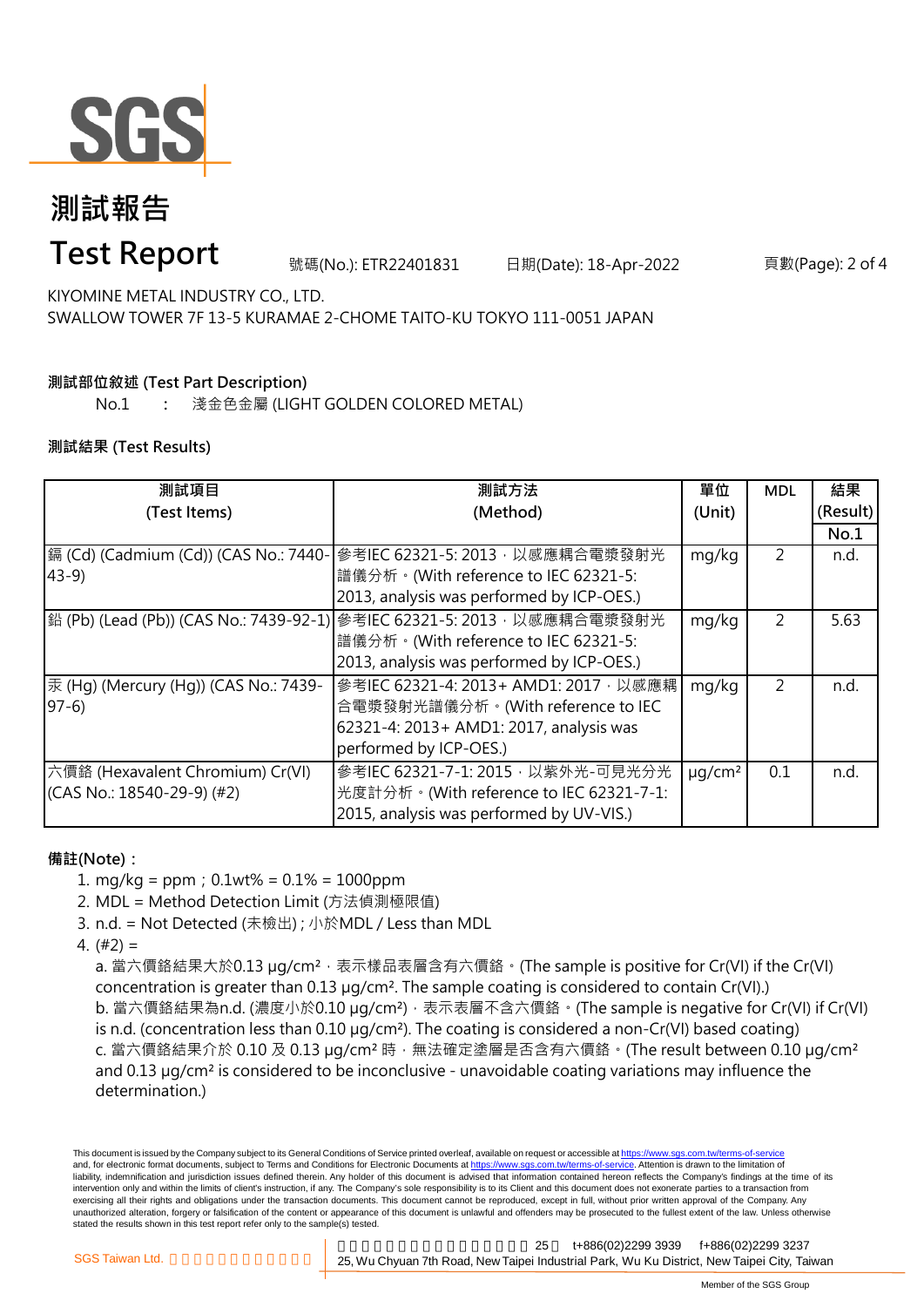

### **測試報告 Test Report**

號碼(No.): ETR22401831 日期(Date): 18-Apr-2022 頁數(Page): 3 of 4

KIYOMINE METAL INDUSTRY CO., LTD. SWALLOW TOWER 7F 13-5 KURAMAE 2-CHOME TAITO-KU TOKYO 111-0051 JAPAN

#### **重金屬流程圖 / Analytical flow chart of Heavy Metal**

根據以下的流程圖之條件,樣品已完全溶解。(六價鉻測試方法除外)

These samples were dissolved totally by pre-conditioning method according to below flow chart. ( $Cr^{6+}$  test method excluded)



This document is issued by the Company subject to its General Conditions of Service printed overleaf, available on request or accessible at https://www.sgs.com.tw/terms-of-service and, for electronic format documents, subject to Terms and Conditions for Electronic Documents at https://www.sgs.com.tw/terms-of-service. Attention is drawn to the limitation of liability, indemnification and jurisdiction issues defined therein. Any holder of this document is advised that information contained hereon reflects the Company's findings at the time of its intervention only and within the limits of client's instruction, if any. The Company's sole responsibility is to its Client and this document does not exonerate parties to a transaction from exercising all their rights and obligations under the transaction documents. This document cannot be reproduced, except in full, without prior written approval of the Company. Any<br>unauthorized alteration, forgery or falsif stated the results shown in this test report refer only to the sample(s) tested.